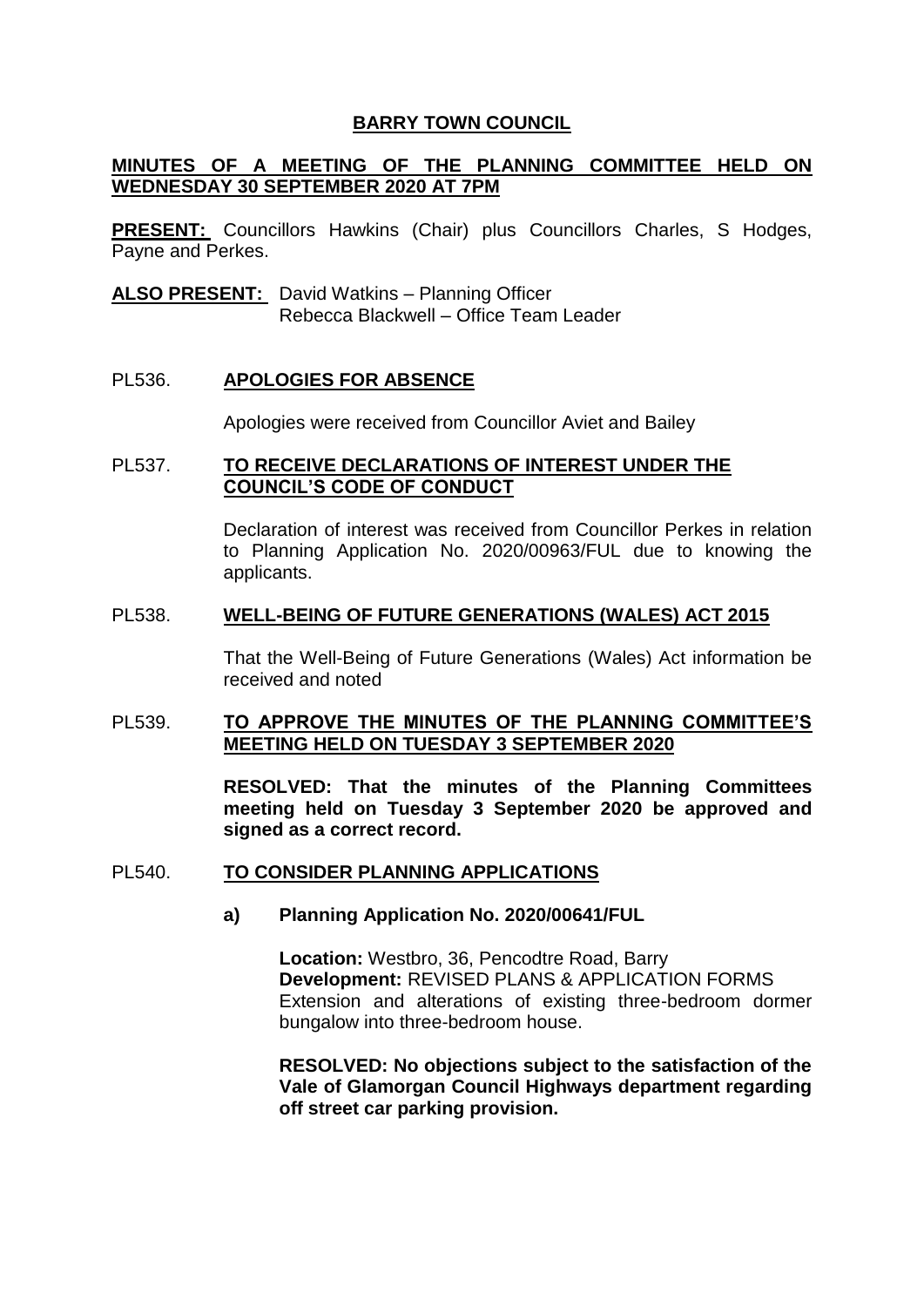# **b) Planning Application No. 2020/00722/FUL**

**Location:** College Fields Nursing Home, College Fields Close, Barry

**Development:** Variation of Condition 1 (5 Year Time Limit) and Condition 6 (Approved Plans) of Planning Permission 2014/00132/FUL: Three storey extension to side of the existing building to provide a new kitchen facility, an eight person lift to all floors, eight ensuite bedrooms, two communal day rooms, alter the existing kitchen to provide three disabled accessible WC's on the ground floor, relocation of the existing hair dressing salon, an additional bedroom and two under croft disabled parking spaces

Councillor Collins raised concerns in relation to the noise disturbance to residents.

#### **RESOLVED: No objections subject to the following requirement;**

- **1. The external and internal construction work shall only be undertaken between the hours of 08:00 – 16:00 (Monday to Friday); 08:00 -12;00(Midday) (Saturday); No working on Sunday and Bank Holidays.**
- **2. The community facilities for residents of the College Fields Nursing Home shall be protected and enhanced wherever possible during and after completion of the approved construction works.**

## **c) Planning Application No. 2020/00839/FUL**

**Location:** 35, Heol Eryr Mor, Barry **Development:** Conservatory to the rear of the property

## **RESOLVED: No objections**

## **d) Planning Application No. 2020/00866/FUL**

**Location:** 8, Cambridge Street, Barry **Development:** Demolish existing lean-to bathroom/porch. Construct new single storey extension to side and rear of dwelling and associated works

#### **RESOLVED: No objections**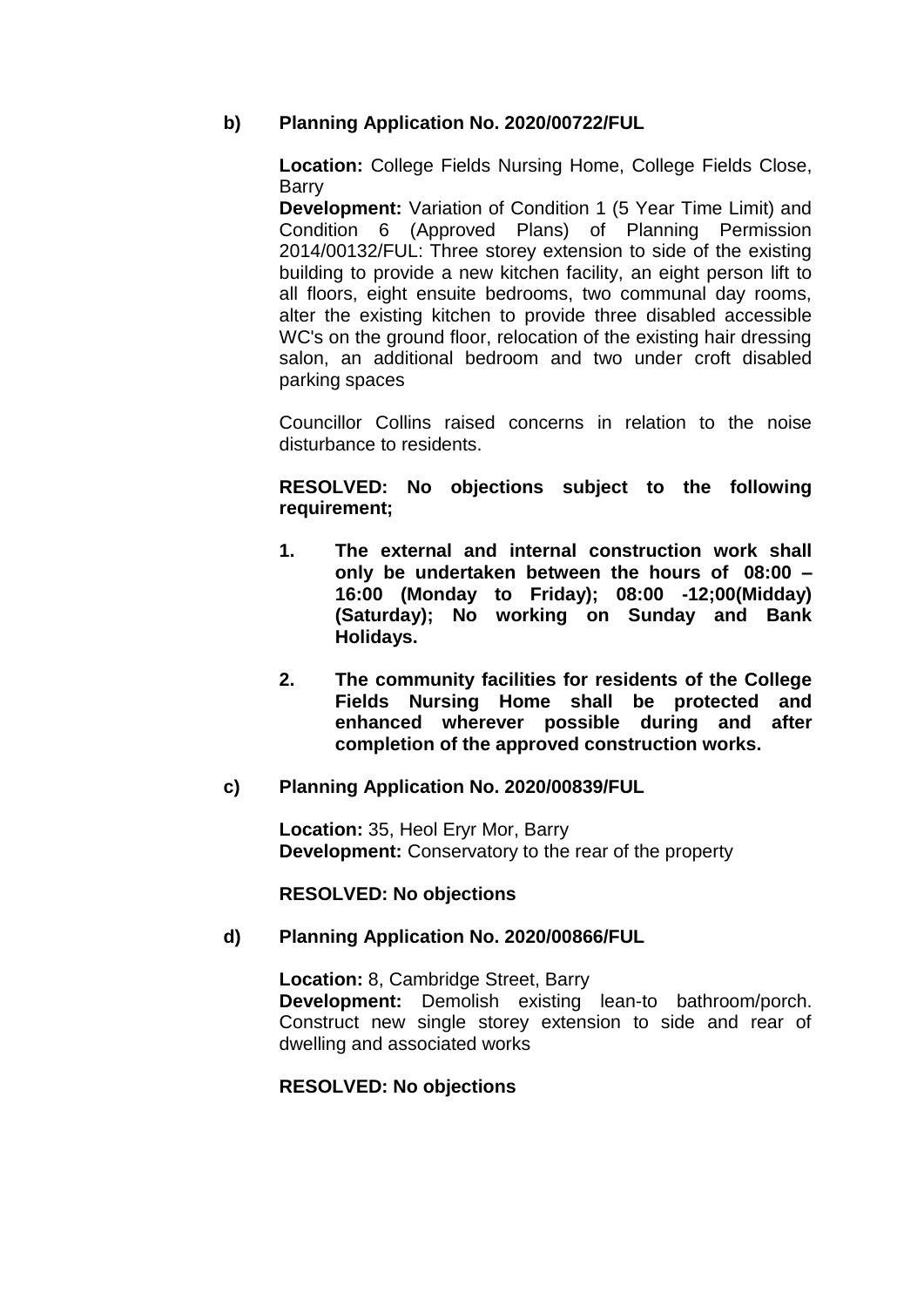# **e) Planning Application No. 2020/00955/FUL**

**Location:** 19, Port Road East, Barry **Development:** Proposed single storey extension to front and side, disability living application

# **RESOLVED: no objections**

# **f) Planning Application No. 2020/00958/FUL**

**Location:** 24, West Walk, Barry

**Development:** Proposed two storey side and single storey rear extension, dormer extension with Juliet balcony to rear, together with entrance porch and associated works

Councillor Collins raised concerns in relation to privacy of the neighbours.

**RESOLVED: Barry Town Council objects to the proposed development for the following reasons:** 

- **1. The proposals are an overdevelopment of the dwelling and would unbalance the future symmetry of the pair of semi-detached dwellings**
- **2. The proposals will be detrimental to the existing character and design of both the dwelling and the street scene**
- **3. The proposals appear to conflict with guidance and advice within the adopted Vale of Glamorgan Council SPG, residential and Householder Development.**

## **g) Planning Application No. 2020/00963/FUL**

**Location:** 99, Princes Street, Barry

**Development:** To build a single width garage to rear garden and rebuild existing retaining walls to improved strength specification

**RESOLVED: No objections subject to the following:** 

- **1. The proposed garage be used for private use and not commercial/business use**
- **2. Details of the proposed strengthened retaining wall be submitted to and approved in writing by the Vale of Glamorgan Planning and engineers' departments**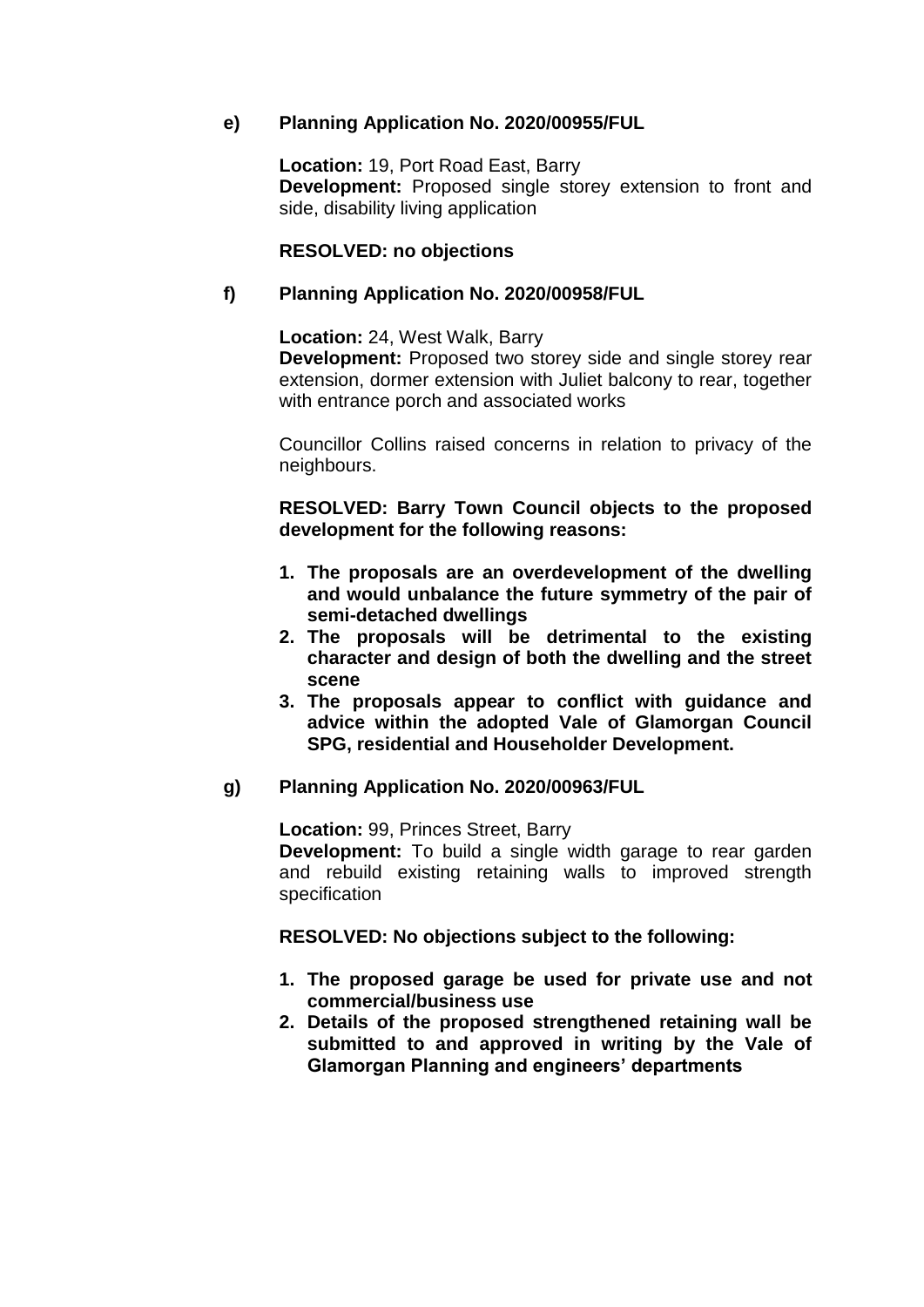# **h) Planning Application No. 2020/00978/FUL**

**Location:** 6, St. Nicholas Road, Barry

**Development:** Conversion of existing building into 3. No apartments and creation of external amenity space, including associated external alterations

Councillor S Hodges advised that works had commenced on site. Councillor Charles raised concerns in relation to the lack of parking.

# **RESOLVED: Barry Town Council objects for the following reasons;**

- **The proposed conversion of the building to 3 apartments is an overdevelopment of the site.**
- **The proposed development fails to comply with the guidelines relating to car parking and amenity space as advocated within the adopted Vale of Glamorgan Supplementary Planning Guidance (SPG) documents;**
	- **1. Parking Standards, (March 2019).**
	- **2. Residential and Householder Development (April 2018).**

## **i) Planning Application No. 2020/00981/FUL**

**Location:** 75, Hinchsliff Avenue, Barry **Development:** Proposed two storey lateral extension to form a dining room, utility and lounge and two bedrooms and study

Councillor S Hodges raised concerns to the scale and size of the proposed extension.

**RESOLVED: Barry Town Council strongly objects to the proposed development for the following reasons;**

- **1. It will unbalance the symmetry of the pair of semidetached dwellings.**
- **2. The proposed development is an overdevelopment of the site and will be detrimental to the existing character and design of both the dwelling and the street scene.**
- **3. The proposals appear to conflict with guidance and advice within the adopted Vale of Glamorgan Council SPG, Residential and Householder Development.**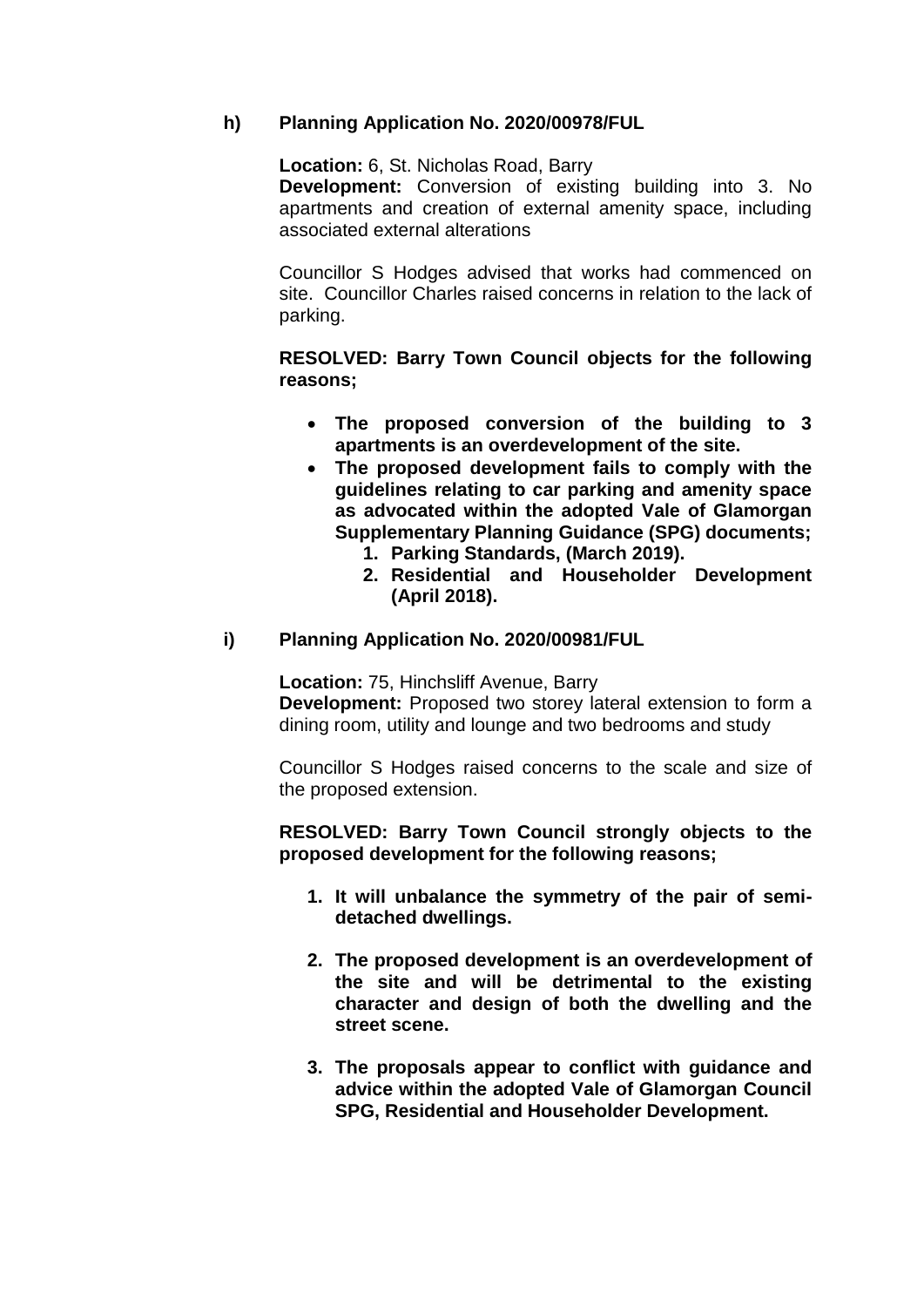# **j) Planning Application No. 2020/00989/FUL**

**Location:** Halsden, 172, Port Road East, Barry **Development:** Retention and completion of single storey extension to side and rear, raised patio, additional structure to rear of extension (summer house) and loft conversion including dormer, new gable and new window arrangement

Councillor Collins raised concerns in relation to the privacy of the neighbours.

**RESOLVED: Barry Town Council strongly objects to the proposed development for the following reasons:** 

- **1. The proposed development is clearly an unacceptable overdevelopment of the application site**
- **2. The proposed development will adversely affect the privacy and amenity of neighbouring properties.**

Councillor Payne joined the meeting at 7.30pm

## **k) Planning Application No. 2020/00994/FUL**

**Location:** 57, Romilly Park Road, Barry **Development:** Two storey side and rear extensions with side and rear dormer loft conversion and balcony to front dormer

**RESOLVED: Barry Town Council strongly objects to the proposed development for the following reasons:** 

- **1. The proposals appear to be an overdevelopment of the application site; could adversely affect the privacy and amenity of neighbours and adversely affect the street scene**
- **2. The proposed side extensions will unbalance the symmetry of the pair of semi-detached dwellings**
- **3. The proposals appear to conflict with guidance and advise within the adopted Vale of Glamorgan Council SPG, Residential and Householder Development**
- **4. The proposed development will adversely affect the privacy and amenity of neighbouring properties**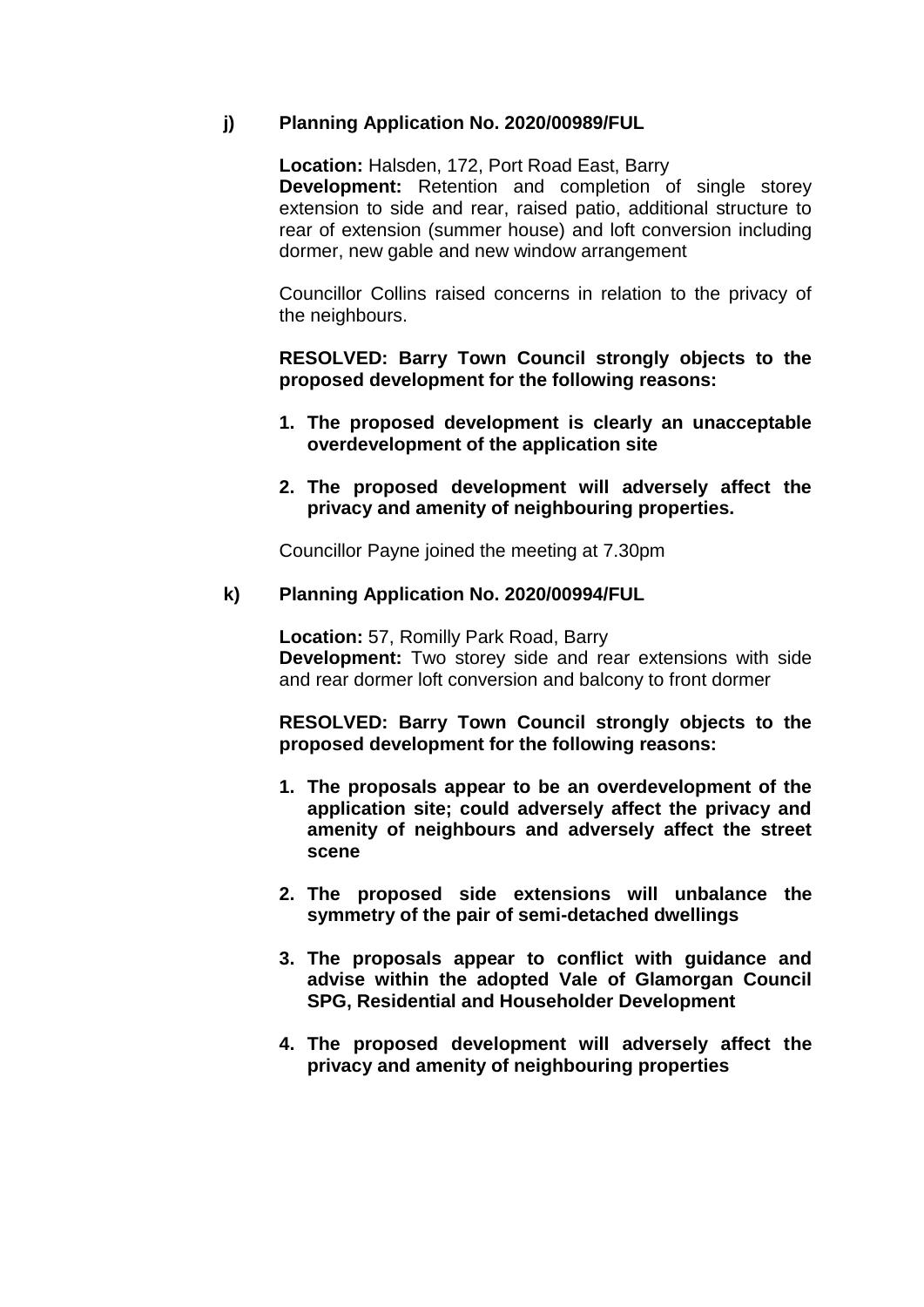### **l) Planning Application No. 2020/01000/FUL**

**Location:** Maeshyfryd, Buttrills Road, Barry **Development:** Proposed two storey side extension with Juliet balconies to front and rear

**RESOLVED: Barry Town Council strongly objects for the following reasons:**

- **1. Unbalance the symmetry of the pair of semi-detached dwellings**
- **2. The flat roof will be detrimental to the existing character and design of both the dwelling and the street scene**
- **3. The proposals appear to conflict with guidance and advice within the adopted Vale of Glamorgan Council SPG, Residential and Householder Development**

#### **m) Planning Application No. 2020/01013/FUL**

**Location:** 53, Porth Y Castell, Barry **Development:** Two storey side extension, replacing single storey garage and single storey rear extension

**RESOLVED: No objections subject to the Vale of Glamorgan Planning and Highways departments being satisfied with the proposed new vehicular arrangements to 53, Porth Y Castell, Barry and that the proposed finishes of the development shall be agreed in writing with the Vale of Glamorgan Planning department prior to works commencing on site.**

## **n) Planning Application No. 2020/01014/LBC**

**Location:** College Fields Nursing Home, College Fields Close, **Barry** 

**Development:** Three storey extension to side of the existing building to provide a new kitchen facility, an 8 person lift to all floors, 8 en-suite bedrooms, 2 communal day rooms, alter the existing kitchen to provide three disabled accessible WC's on the ground floor, relocation of the existing hair dressing salon, an additional bedroom and two under croft disabled parking spaces.

**RESOLVED: No objections subject to the following requirement;**

**1. The external and internal construction work shall only be undertaken between the hours of 08:00 –**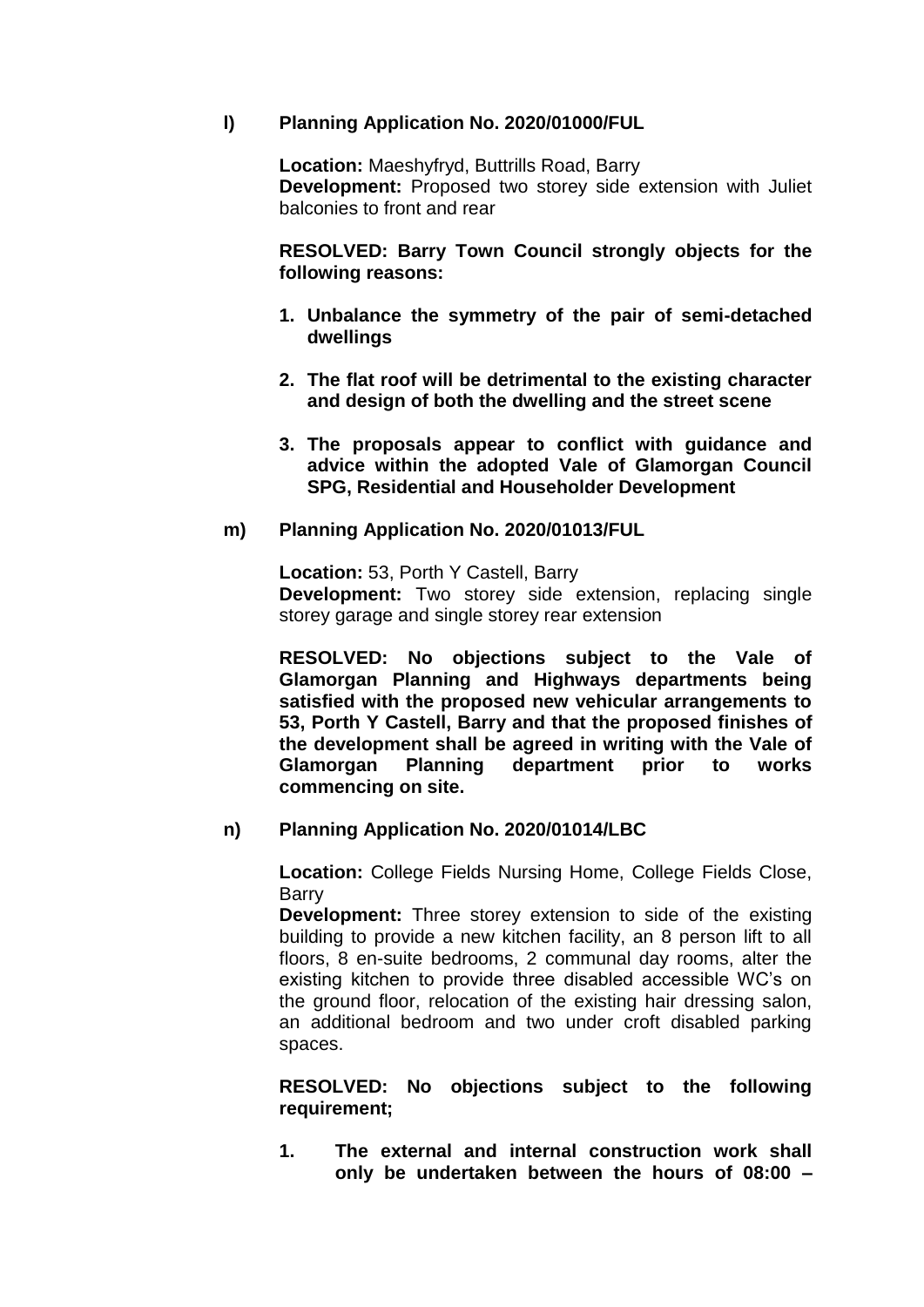**16:00 (Monday to Friday); 08:00 -12;00(Midday) (Saturday); No working on Sunday and Bank Holidays.**

**2. The community facilities for residents of the College Fields Nursing Home shall be protected and enhanced wherever possible during and after completion of the approved construction works.**

# **o) Planning Application No. 2020/01039/FUL**

**Location:** 8, Heol Fioled, Barry **Development:** Conversion of an integral double garage into additional living accommodation for an elderly relative. This will include replacement of the two garage doors with brickwork and windows and a side facing window inserted

## **RESOLVED: No objections**

#### **p) Planning Application No. 2020/01040/FUL**

**Location:** 344, Barry Road, Barry **Development:** Double extension consisting of 2 no. bedrooms/1 no. dining/and study

#### **RESOLVED: No objections**

## **q) Planning Application No. 2020/01041/FUL**

**Location:** 78, Colcot Road, Barry **Development:** Proposed two storey and single storey rear additions, plus internal remodelling of the dwelling

#### **RESOLVED: No objections**

## PL541. **TO CONSIDER PLANNING APPLICATIONS TABLED**

**RESOLVED: None received** 

#### PL542. **LOCAL PLANNING AUTHORITY DECISIONS**

**RESOLVED: That the Local Authority Decisions be received and noted.** 

#### PL543. **TOWN AND COUNTRY PLANNING (CONTROL OF ADVERTISEMENTS) REGULATIONS 1992 – PLANNING APPEAL**

a) Proposed advert, Ty Verlon Industrial Estate, Barry

#### **RESOLVED: That the Planning Appeal be received and noted**